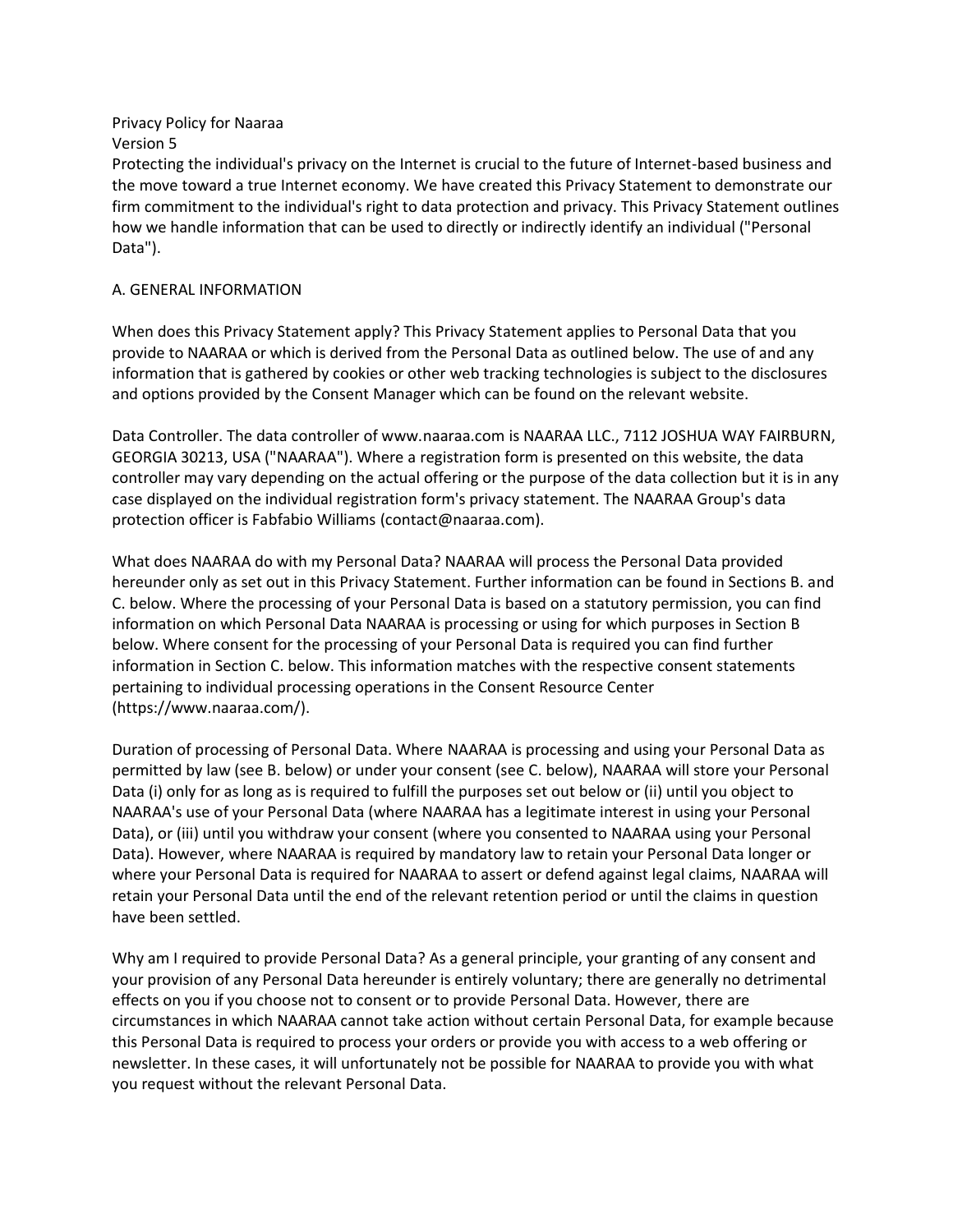Where will my Personal Data be processed? As part of a global group of companies, NAARAA has affiliates and third-party service providers within as well as outside of the European Economic Area (the "EEA"). As a consequence, whenever NAARAA is using or otherwise processing your Personal Data for the purposes set out in this Privacy Statement, NAARAA may transfer your Personal Data to countries outside of the EEA including to such countries in which a statutory level of data protection applies that is not comparable to the level of data protection within the EEA. Whenever such transfer occurs, it is based on the Standard Contractual Clauses (according to EU Commission Decision 87/2010/EC or any future replacement) in order to contractually provide that your Personal Data is subject to a level of data protection that applies within the EEA. You may obtain a redacted copy (from which commercial information and information that is not relevant has been removed) of such Standard Contractual Clauses by sending a request to privacy@naaraa.com.

Data subjects' rights. You can request from NAARAA at any time information about which Personal Data NAARAA processes about you and the correction or deletion of such Personal Data. Please note, however, that NAARAA can delete your Personal Data only if there is no statutory obligation or prevailing right of NAARAA to retain it. Kindly note that if you request that NAARAA delete your Personal Data, you will not be able to continue to use any NAARAA service that requires NAARAA's use of your Personal Data.

If NAARAA uses your Personal Data based on your consent or to perform a contract with you, you may further request from NAARAA a copy of the Personal Data that you have provided to NAARAA. In this case, please contact the email address below and specify the information or processing activities to which your request relates, the format in which you would like this information, and whether the Personal Data is to be sent to you or another recipient. NAARAA will carefully consider your request and discuss with you how it can best fulfill it.

Furthermore, you can request from NAARAA that NAARAA restricts your Personal Data from any further processing in any of the following events: (i) you state that the Personal Data NAARAA has about you is incorrect, (but only for as long as NAARAA requires to check the accuracy of the relevant Personal Data), (ii) there is no legal basis for NAARAA processing your Personal Data and you demand that NAARAA restricts your Personal Data from further processing, (iii) NAARAA no longer requires your Personal Data but you claim that you require NAARAA to retain such data in order to claim or exercise legal rights or to defend against third party claims or (iv) in case you object to the processing of your Personal Data by NAARAA (based on NAARAA's legitimate interest as further set out in B. below) for as long as it is required to review as to whether NAARAA has a prevailing interest or legal obligation in processing your Personal Data.

Please direct any such request to support@naaraa.com.

Right to lodge a complaint. If you believe that NAARAA is not processing your Personal Data in accordance with the requirements set out herein or applicable EEA data protection laws, you can at any time lodge a complaint with the data protection authority of the EEA country in which you live or with the data protection authority of the country or state in which NAARAA has its registered seat.

Use of this website by children. This website is not intended for anyone under the age of 14 years. If you are younger than 16, you may not register with or use this website.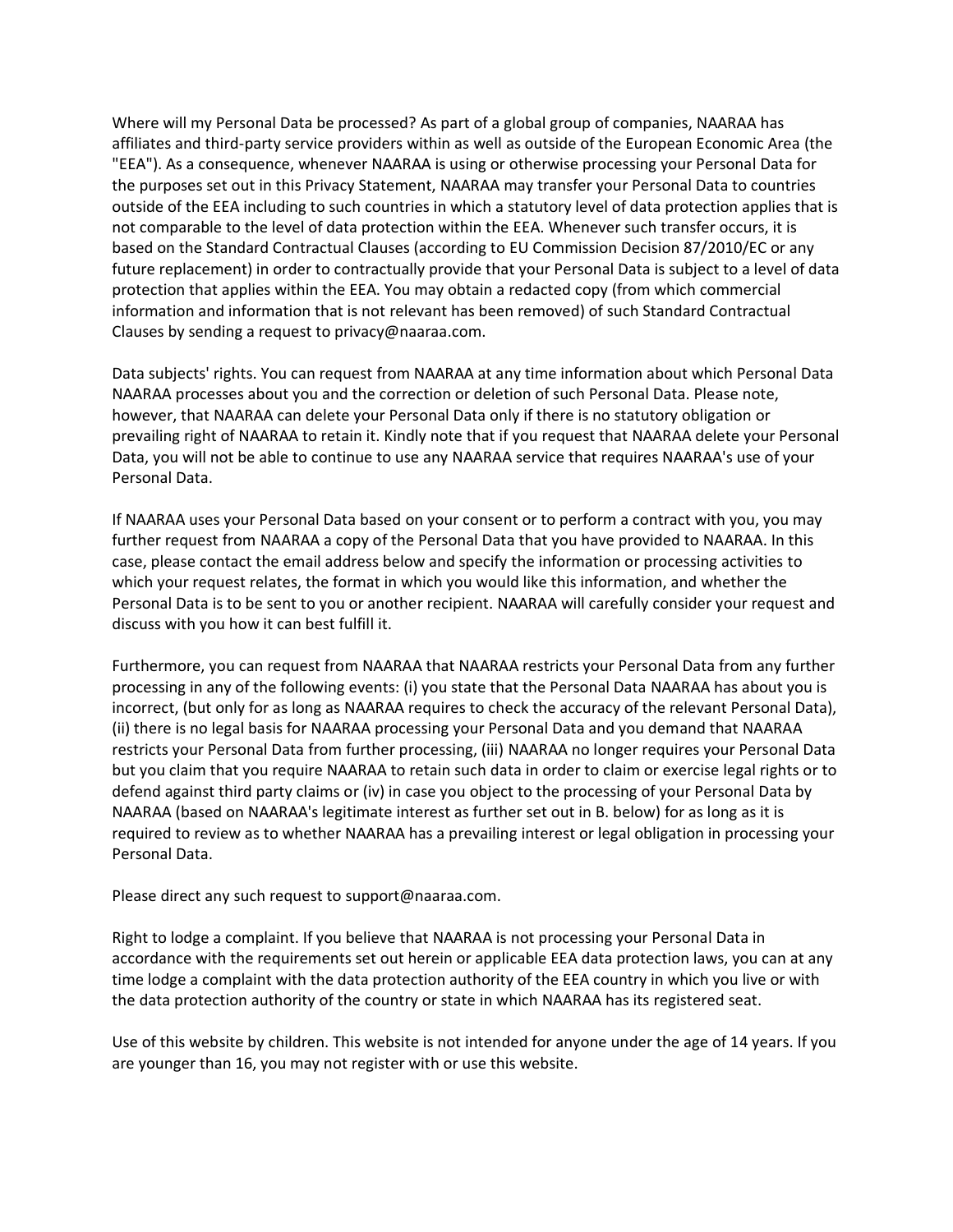Links to other websites. This website may contain links to foreign (meaning non-NAARAA Group companies) websites. NAARAA is not responsible for the privacy practices or the content of websites outside the NAARAA Group of companies. Therefore, we recommend that you carefully read the privacy statements of such foreign sites.

## B. WHERE NAARAA USES MY PERSONAL DATA BASED ON THE LAW

In the following cases, NAARAA is permitted to process your Personal Data under the applicable data protection law.

Providing the requested goods or services. If you order goods or services from NAARAA, NAARAA will use the Personal Data that you enter into the order or registration form (usually (a subset of) your name, (email) address, telephone number, company name and address, your job title and role and, if payment is to be made to NAARAA, credit card number or bank details) only to process your order or to provide the requested goods or service. This may include taking the necessary steps prior to entering into the contract, responding to your related inquiries, and providing you with shipping and billing information and to process or provide customer feedback and support. This may also include conversation data that you may trigger via the chat functionalities on Naaraa.com or other local NAARAA web presences, contact forms, emails, or telephone. In this Privacy Statement, "goods and services" includes (access to) NAARAA's web services, offerings, contests, sweepstakes, other content, non-marketing related newsletters, whitepapers, tutorials, trainings and events.

If you participate in tutorials or trainings provided by NAARAA, NAARAA may also track your learning progress in order to make this information available to you. Furthermore, we communicate on a regular basis by email with users who subscribe to our services, and we may also communicate by phone to resolve customer complaints or investigate suspicious transactions. We may use your email address to confirm your opening of an account, to send you notice of payments, to send you information about changes to our products and services, and to send notices and other disclosures as required by law. Generally, users cannot opt out of these communications, which are not marketing-related but merely required for the relevant business relationship. With regard to marketing-related types of communication (i.e. emails and phone calls), NAARAA will (i) where legally required only provide you with such information after you have opted in and (ii) provide you the opportunity to opt out if you do not want to receive further marketing-related types of communication from us. You can opt out of these at any time at https://www.naaraa.com/unsubscribe.

Ensuring compliance. NAARAA and its products, technologies, and services are subject to the export laws of various countries including, without limitation, those of the European Union and its member states, and of the United States of America. You acknowledge that, pursuant to the applicable export laws, trade sanctions, and embargoes issued by these countries, NAARAA is required to take measures to prevent entities, organizations, and parties listed on government-issued sanctioned-party lists from accessing certain products, technologies, and services through NAARAA's websites or other delivery channels controlled by NAARAA. This may include (i) automated checks of any user registration data as set out herein and other information a user provides about his or her identity against applicable sanctioned-party lists; (ii) regular repetition of such checks whenever a sanctioned-party list is updated or when a user updates his or her information; (iii) blocking of access to NAARAA's services and systems in case of a potential match; and (iv) contacting a user to confirm his or her identity in case of a potential match.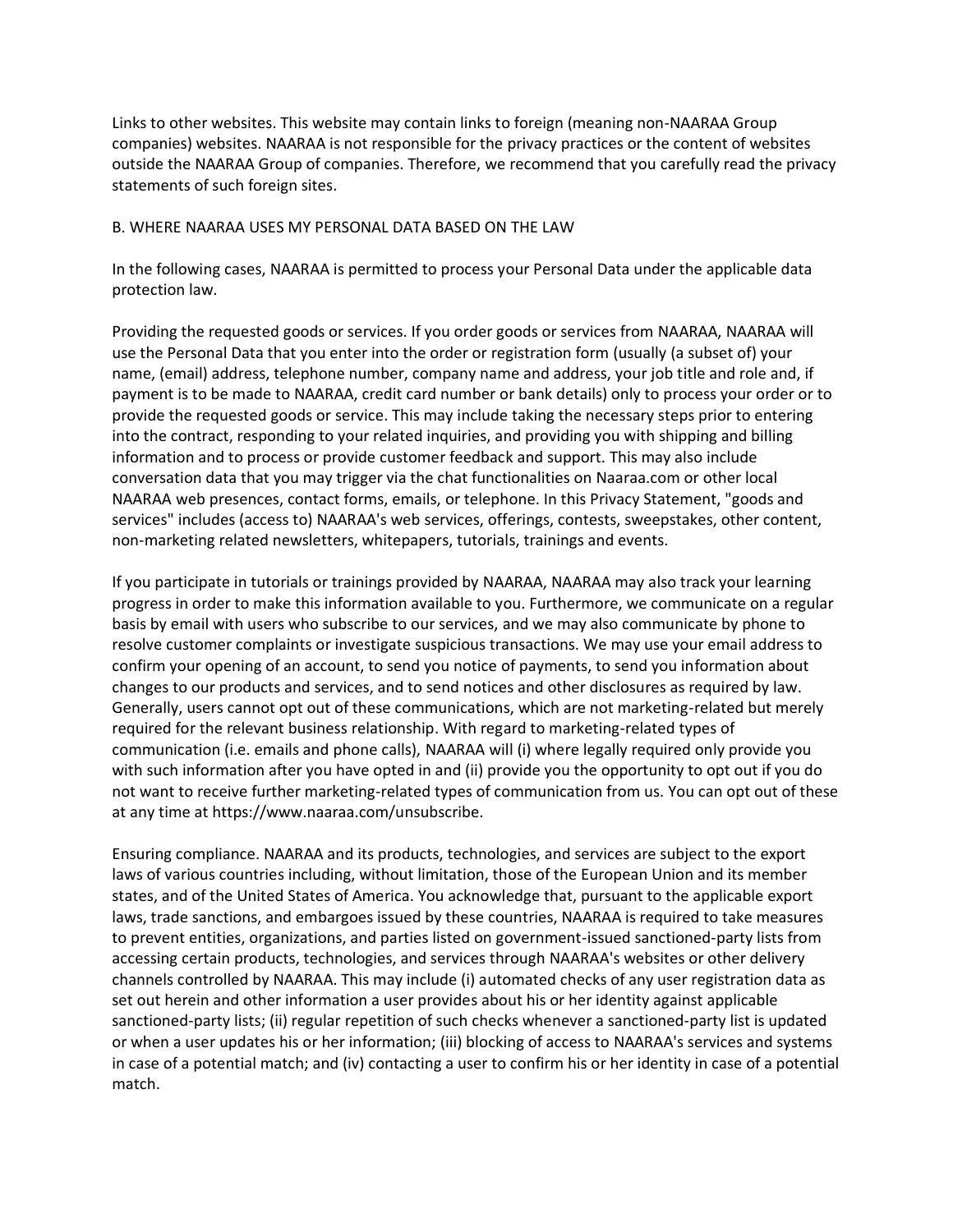Furthermore, you acknowledge that any information required to track your choices regarding the processing or use of your Personal Data or receipt of marketing materials (that is to say, depending on the country in which the relevant NAARAA Group company operates, whether you have expressly consented to or opted out of receiving marketing materials) may be stored and exchanged between members of the NAARAA Group as required to ensure compliance.

NAARAA's legitimate interest. Each of the use cases below constitutes a legitimate interest of NAARAA to process or use your Personal Data. If you do not agree with this approach, you may object against NAARAA's processing or use of your Personal Data as set out below.

Questionnaires and surveys. NAARAA may invite you to participate in questionnaires and surveys. These questionnaires and surveys will be generally designed in a way that they can be answered without any Personal Data. If you nonetheless enter Personal Data in a questionnaire or survey, NAARAA may use such Personal Data to improve its products and services.

Creation of anonymized data sets. NAARAA may anonymize Personal Data provided under this Privacy Statement to create anonymized data sets, which will then be used to improve its and its affiliates' products and services.

Recording of calls and chats for quality improvement purposes. In case of telephone calls or chat sessions, NAARAA may record such calls (after informing you accordingly during that call and before the recording starts) or chat sessions in order to improve the quality of NAARAA's services.

In order to keep you up-to-date/request feedback. Within an existing business relationship between you and NAARAA, NAARAA may inform you, where permitted in accordance with local laws, about its products or services (including webinars, seminars or events) which are similar or relate to such products and services you have already purchased or used from NAARAA. Furthermore, where you have attended a webinar, seminar or event of NAARAA or purchased products or services from NAARAA, NAARAA may contact you for feedback regarding the improvement of the relevant webinar, seminar, event, product or service.

Right to object. You may object to NAARAA using Personal Data for the above purposes at any time by unsubscribing at https://www.naaraa.com/unsubscribe. If you do so, NAARAA will cease using your Personal Data for the above purposes (that is to say, under a legitimate interest set out above) and remove it from its systems unless NAARAA is permitted to use such Personal Data for another purpose set out in this Privacy Statement or NAARAA determines and demonstrates a compelling legitimate interest to continue processing your Personal Data.

## C. WHERE NAARAA USES MY PERSONAL DATA BASED ON MY CONSENT

In the following cases NAARAA will only use your Personal Data as further detailed below after you have granted your prior consent into the relevant processing operations. Therefore, each information about a processing operation with regard to Personal Data is linked to one consent statement in the Consent Resource Center (https://www.naaraa.com/consent-resource-center). If you re-open this Privacy Statement after you have initially one or more consents granted you will not only see the information related to the consents you have granted but the full privacy statement.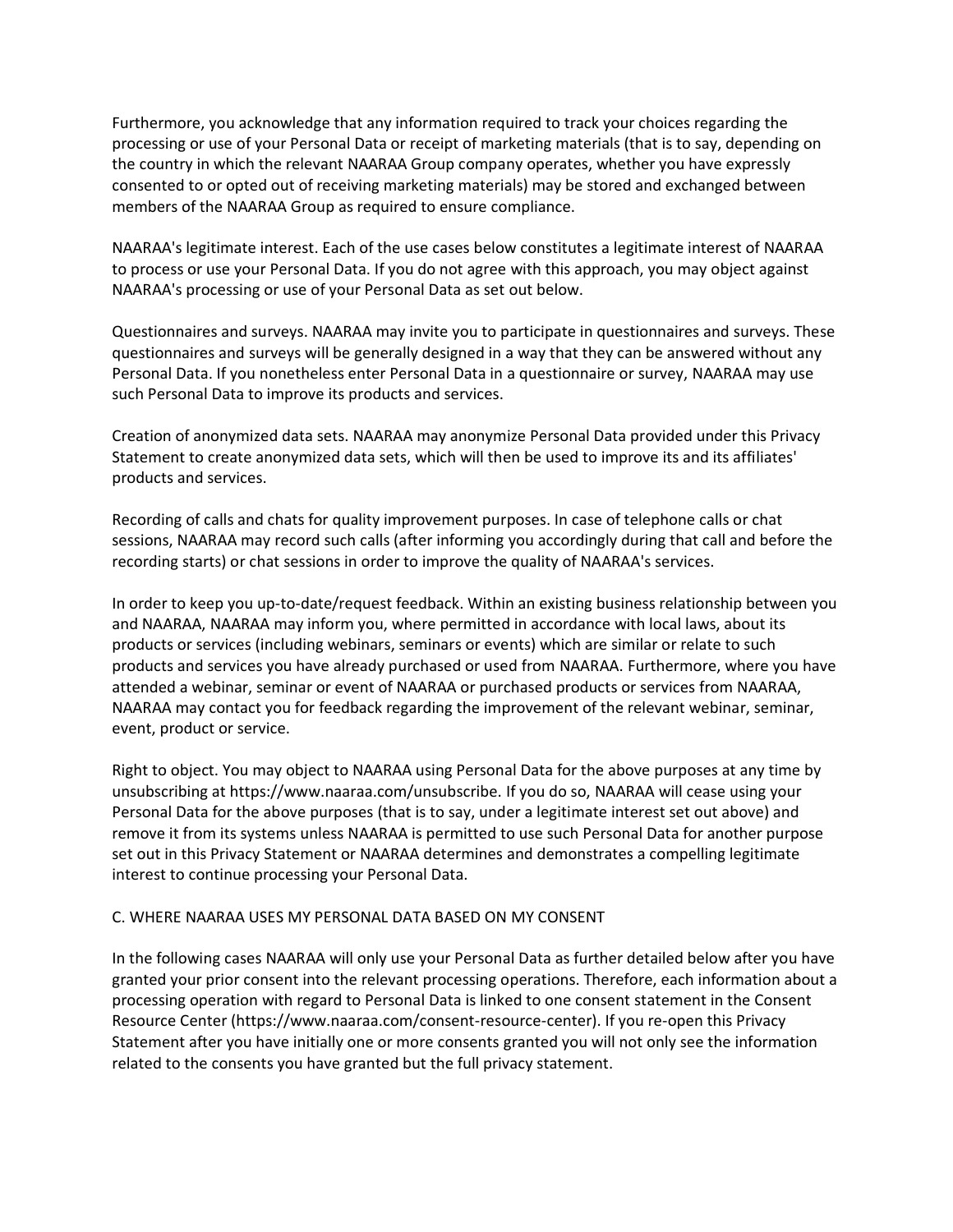News about NAARAA's Products and Services. Subject to a respective provision and your consent, NAARAA may use your name, email and postal address, telephone number, job title and basic information about your employer (name, address, and industry) as well as an interaction profile based on prior interactions with NAARAA (prior purchases, participation in webinars, seminars, or events or the use of (web) services - further details on this topic can be found in the TrustArc Consent Manager displayed on the relevant NAARAA website) in order to keep you up to date on the latest product announcements, software updates, software upgrades, special offers, and other information about NAARAA's software and services (including marketing-related newsletters) as well as events of NAARAA and in order to display relevant content on NAARAA's websites. In connection with these marketingrelated activities, NAARAA may provide a hashed user ID to third party operated social networks or other web offerings (such as Twitter, LinkedIn, Facebook, Instagram or Google) where this information is then matched against the social networks' data or the web offerings' own data bases in order to display to you more relevant information.

Creating user profiles. NAARAA offers you the option to use its web offerings including forums, blogs, and networks (such as the NAARAA Community) linked to this website that require you to register and create a user profile. User profiles provide the option to display personal information about you to other users, including but not limited to your name, photo, social media accounts, postal or email address, or both, telephone number, personal interests, skills, and basic information about your company. These profiles may relate to a single web offering of NAARAA or, if created in the NAARAA Cloud Platform Identity Authentication Service, may also allow you to access other web offerings of NAARAA or of other entities of the NAARAA Group, or both (irrespective of any consent granted under the section "Forwarding your Personal Data to other NAARAA companies." below). It is, however, always your choice which of these additional web offerings you use and your Personal Data is only forwarded to them once you initially access them. Kindly note that without your consent for NAARAA to create such user profiles NAARAA will not be in a position to offer such services to you where your consent is a statutory requirement that NAARAA can provide these services to you.

Within any web offering, beyond the mere provision of access your profile is used to personalize interaction with other users (for example, by way of messaging or follow functionality) and by NAARAA to foster the quality of communication and collaboration through such offerings and for NAARAA to provide gamification elements (gamification is the process of taking something that already exists, such as a website, an enterprise application, or an online community, and integrating game mechanics into it to motivate participation, engagement, and loyalty). To the greatest extent supported by the relevant web offering, you can use the functionality of the relevant web offering to determine which information you want to share.

Special categories of Personal Data. In connection with the registration for and provision of access to an event or seminar, NAARAA may ask for information about your health for the purpose of identifying and being considerate of individuals who have disabilities or special dietary requirements throughout the event. Any such use of information is based on the consent you grant hereunder. Kindly note that if you do not provide any such information about disabilities or special dietary requirements, NAARAA will not be able to take any respective precautions.

Event profiling. If you register for an event, seminar, or webinar of NAARAA, NAARAA may share basic participant information (your name, company, and email address) with other participants of the same event, seminar, or webinar for the purpose of communication and the exchange of ideas.